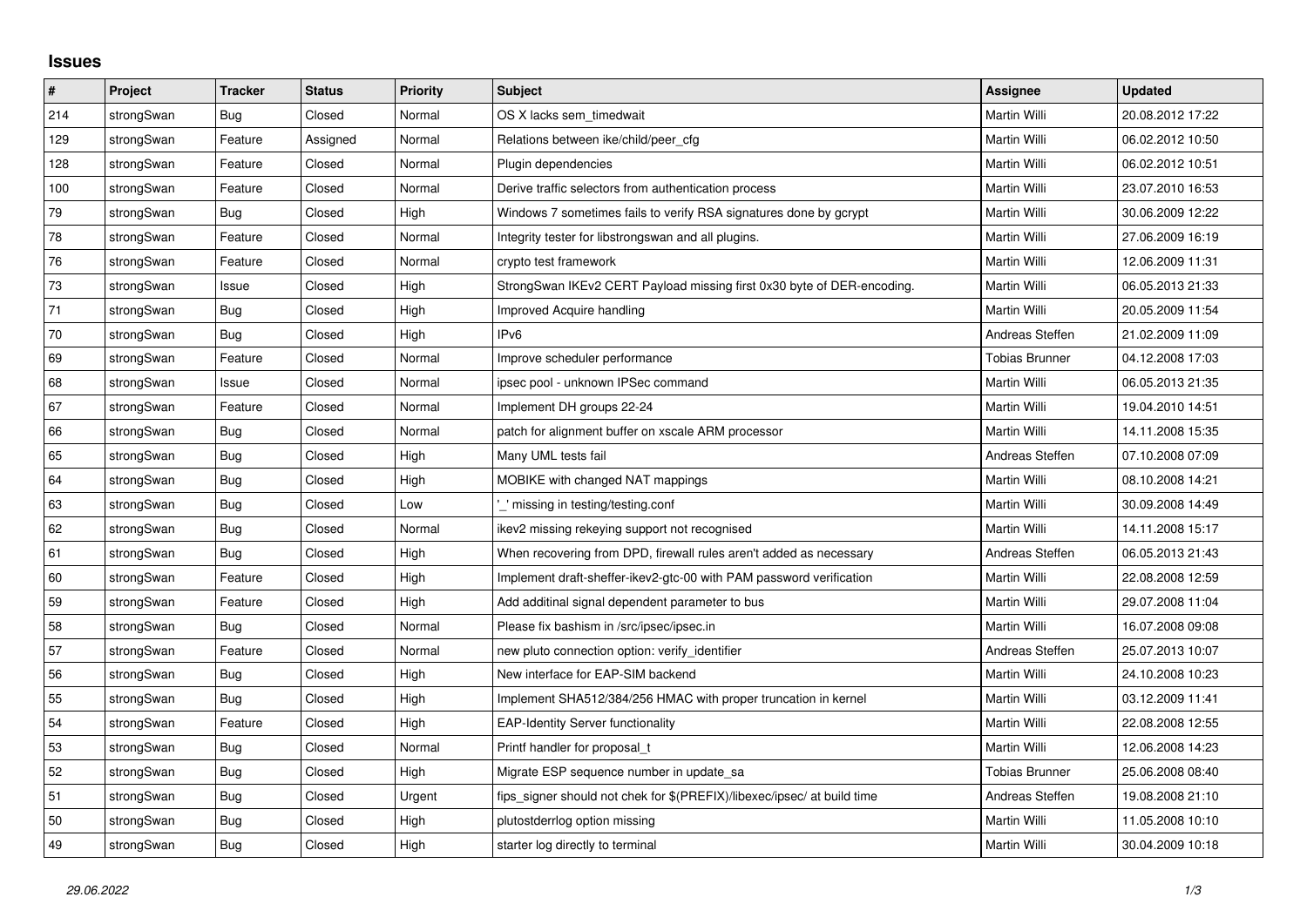| $\vert$ # | Project    | <b>Tracker</b> | <b>Status</b> | Priority | Subject                                                      | Assignee              | <b>Updated</b>   |
|-----------|------------|----------------|---------------|----------|--------------------------------------------------------------|-----------------------|------------------|
| 48        | strongSwan | Feature        | Closed        | High     | Parallel trustchain verification                             | Martin Willi          | 16.04.2008 11:33 |
| 47        | strongSwan | Feature        | Closed        | High     | <b>RNG API</b>                                               | <b>Martin Willi</b>   | 16.04.2008 11:27 |
| 46        | strongSwan | Feature        | Closed        | High     | DNS resolving for hosts in ike cfg                           | Martin Willi          | 09.06.2008 09:34 |
| 45        | strongSwan | Bug            | Closed        | High     | Failure to open SQLite database crashes charon               | <b>Martin Willi</b>   | 07.04.2008 09:16 |
| 44        | strongSwan | Bug            | Closed        | Normal   | multiple copies of ca certificate in cache                   |                       | 07.04.2008 10:51 |
| 43        | strongSwan | <b>Bug</b>     | Closed        | High     | missing certificate_identity in SQL database causes segfault | Martin Willi          | 07.04.2008 10:08 |
| 42        | strongSwan | Feature        | Closed        | High     | CFG attribute handler framework                              | <b>Martin Willi</b>   | 28.04.2009 10:23 |
| 41        | strongSwan | Feature        | Closed        | High     | CFG attribute provider framework                             | Martin Willi          | 16.04.2008 11:24 |
| 40        | strongSwan | Feature        | Closed        | High     | NetworkManager support                                       | Martin Willi          | 22.08.2008 12:54 |
| 39        | strongSwan | Feature        | Rejected      | High     | Configuration support in Manager                             | <b>Martin Willi</b>   | 04.07.2014 11:07 |
| 38        | strongSwan | Feature        | New           | Low      | OCSP in IKE payload, RFC4806                                 |                       | 19.12.2014 14:20 |
| 37        | strongSwan | Feature        | Closed        | High     | Hash and URL support for IKEv2                               | <b>Tobias Brunner</b> | 18.04.2008 13:38 |
| 36        | strongSwan | Bug            | Closed        | High     | strongswan-4.2.0 does not compile with uclibc                | Martin Willi          | 04.04.2008 13:51 |
| 35        | strongSwan | Bug            | Closed        | High     | ikev2/ocsp-no-signer-cert scenario segfaults                 | Martin Willi          | 02.04.2008 09:45 |
| 34        | strongSwan | Bug            | Closed        | High     | ikev2/multi-level-ca-loop segfaults                          | Martin Willi          | 31.03.2008 09:19 |
| 33        | strongSwan | <b>Bug</b>     | Closed        | High     | ikev2/crl-revoked scenario broken                            | Martin Willi          | 19.03.2008 19:02 |
| 32        | strongSwan | Bug            | Closed        | High     | ikev2/rw-no-idr scenario fails                               | Martin Willi          | 19.03.2008 11:13 |
| 31        | strongSwan | Bug            | Closed        | High     | ikev2/rw-eap-aka-rsa scenario fails                          | Martin Willi          | 19.03.2008 15:25 |
| 30        | strongSwan | Feature        | Closed        | High     | Certificate caching                                          | Martin Willi          | 02.04.2008 14:50 |
| 29        | strongSwan | <b>Bug</b>     | Closed        | Low      | 'make install' fails if 'sysconfdir' does not exist.         | Andreas Steffen       | 22.02.2008 15:53 |
| 28        | strongSwan | Bug            | Closed        | Low      | 'make install' fails if 'sysconfdir' does not exist.         | Andreas Steffen       | 22.02.2008 15:54 |
| 27        | strongSwan | Feature        | Closed        | High     | Create a database API                                        | Martin Willi          | 19.02.2008 15:16 |
| 26        | strongSwan | Bug            | Closed        | High     | Port all tools to new crypto/credential APIs                 | Martin Willi          | 21.03.2008 18:04 |
| 25        | strongSwan | Feature        | Closed        | High     | alternative crypto implementation                            | Martin Willi          | 31.05.2008 09:49 |
| 24        | strongSwan | Feature        | Closed        | High     | Update doxygen documentation                                 | Martin Willi          | 22.02.2008 16:07 |
| 23        | strongSwan | Feature        | Closed        | Low      | PKCS#11 based smartcard implementation                       | <b>Martin Willi</b>   | 12.10.2010 13:42 |
| 22        | strongSwan | Feature        | Closed        | High     | OCSP support                                                 | Martin Willi          | 10.03.2008 18:41 |
| 21        | strongSwan | Feature        | Closed        | High     | CRL support                                                  | Martin Willi          | 10.03.2008 18:40 |
| 20        | strongSwan | Feature        | Closed        | High     | Pluggable fetcher plugins                                    | Martin Willi          | 18.02.2008 09:58 |
| 19        | strongSwan | Feature        | Closed        | High     | Include EAP-MD5 into trunk                                   | Martin Willi          | 13.12.2007 09:48 |
| 18        | strongSwan | Feature        | Closed        | High     | Merge EAP-AKA module into trunk                              | Martin Willi          | 13.12.2007 09:47 |
| 17        | strongSwan | Feature        | Closed        | High     | Pluggable crypto modules                                     | Martin Willi          | 15.02.2008 09:36 |
| 16        | strongSwan | Feature        | Closed        | High     | Generic plugin architecture                                  | Martin Willi          | 15.02.2008 09:37 |